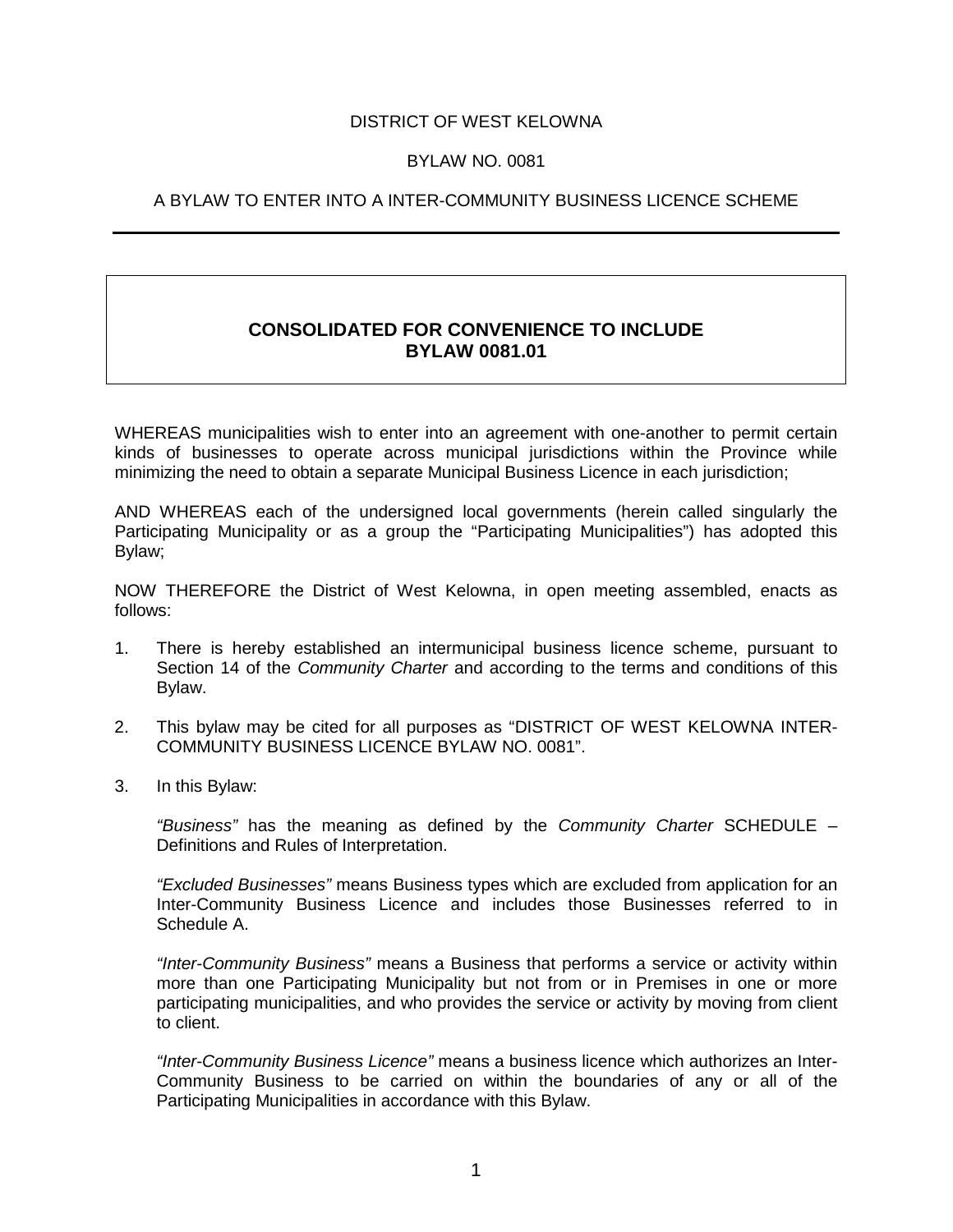*"Municipal Business Licence"* means a licence or permit, other than an Inter-Community Business Licence, issued by a Participating Municipality that authorizes a Business to be carried on within the jurisdictional boundaries of that Participating Municipality.

Bylaw No. 0081.01 adopted January 23, 2018, added "City of Revelstoke" to the list of "Participating Municipality" in section 3:

*"Participating Municipality"* means those of the following municipalities that have adopted this Inter-Community Business Licence Bylaw and any other municipalities that adopt this bylaw at a later date:

| City of Armstrong               | District of West Kelowna      | <b>District of Coldstream</b> |
|---------------------------------|-------------------------------|-------------------------------|
| City of Enderby                 | City of Kelowna               | Village of Keremeos           |
| <b>District of Lake Country</b> | Village of Lumby              | Town of Oliver                |
| Town of Osoyoos                 | <b>District of Peachland</b>  | City of Penticton             |
| Town of Princeton               | City of Revelstoke            | City of Salmon Arm            |
| Township of Spallumcheen        | <b>District of Summerland</b> | City of Vernon                |

*"Person*" includes an individual, corporation, organization, partnership, proprietorship, firm and the personal or other legal representative of a person to whom the context may apply under this Bylaw.

*"Premises"* means a fixed or permanent location where the applicant ordinarily carries on Business.

*"Principal Municipality"* means the Participating Municipality where a Business is located or has a Premises, or where the licensee does not maintain a Premises in any of the Participating Municipalities the jurisdiction that issues the Inter-Community Business Licence.

- 4. Subject to sections 6 and 8, a Person who has obtained an Inter-Community Business Licence may carry on Business within a Participating Municipality for the term authorized by the Inter-Community Business Licence without obtaining a Municipal Business Licence in the other Participating Municipalities.
- 5. A Participating Municipality may issue an Inter-Community Business Licence to an applicant for an Inter-Community Business Licence provided the Business type is not an Excluded Business, and the applicant meets the requirements of this Bylaw in addition to the requirements of the Municipal Business Licence of that Participating Municipality.
- 6. Notwithstanding that a Person may hold an Inter-Community Business Licence that would make it unnecessary to obtain a Municipal Business Licence in other Participating Municipalities, the Person must still comply with all other regulations of any Municipal Business Licence bylaw or regulation in addition to any other bylaws that may apply within any jurisdiction in which the Person carries on Business.
- 7. A Business that operates a Inter-Community Business may only apply for a Inter-Community Business Licence from the Participating Municipality in which they maintain a Premises.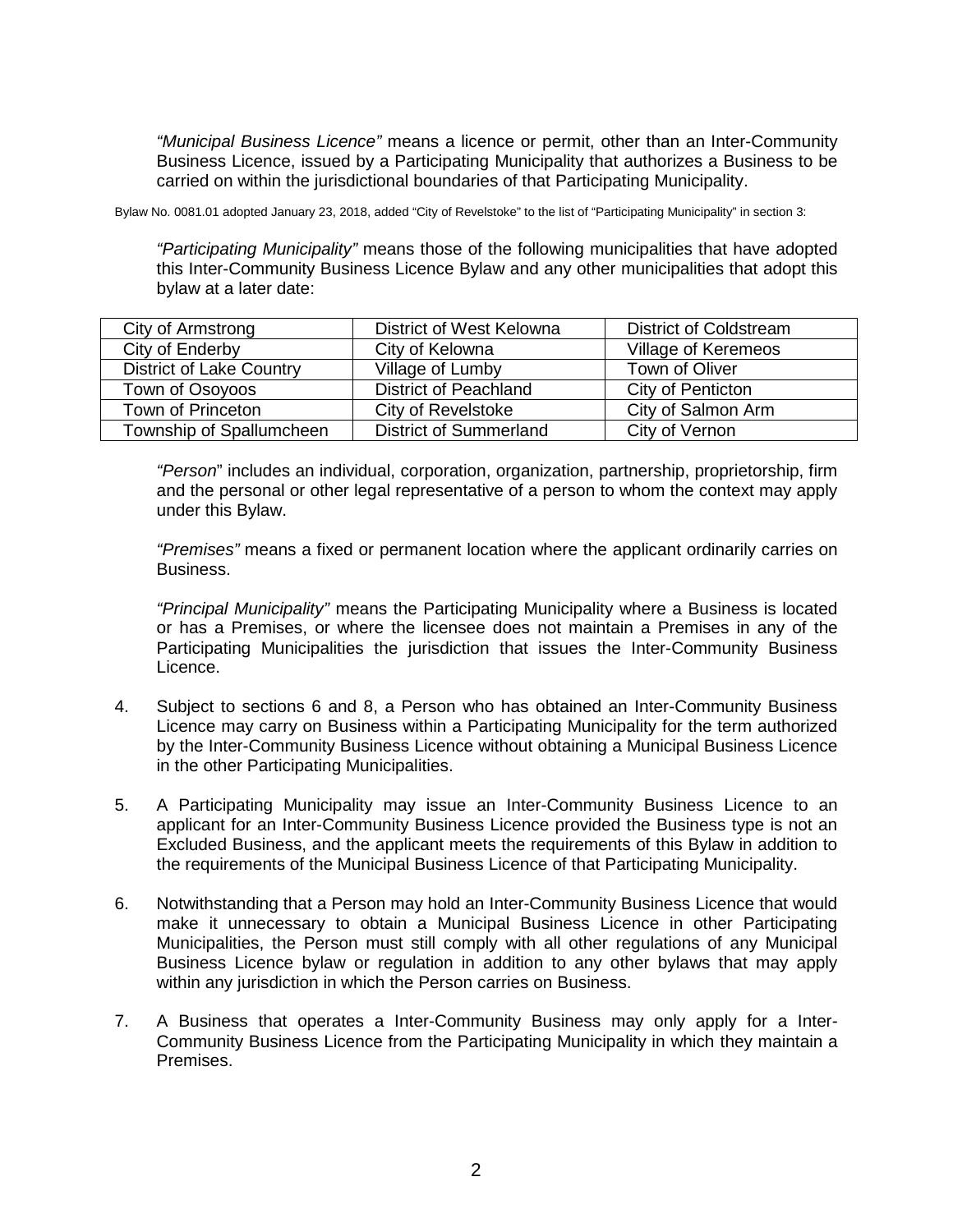8. Neither this Bylaw nor the issuance of an Inter-Community Business Licence eliminates a requirement of a holder of an Inter-Community Business Licence to obtain a Municipal Business Licence for each Premises that is maintained within the jurisdiction of the Participating Municipality.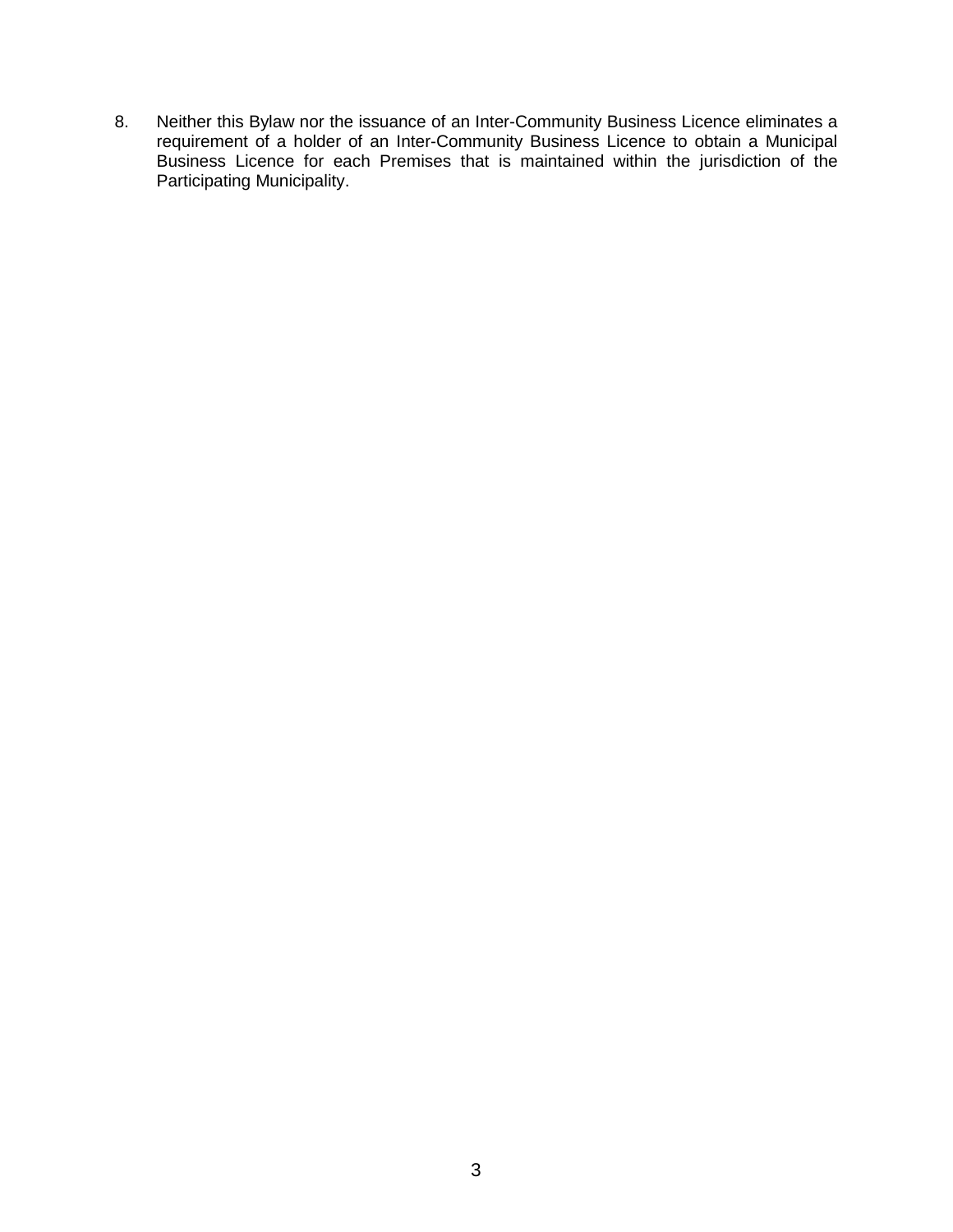- 9. Notwithstanding Sections 5, 6 and 7, the Participating Municipalities agree that where an applicant for an Inter-Community Business Licence does not maintain Premises in any of the Participating Municipalities, then the applicant may apply at any one of them. The Participating Municipality's Municipal Business Licence must be purchased prior to the application for an Inter-Community Business Licence.
- 10. The fee for an Inter-Community Business Licence is \$150 and shall be retained by the Participating Municipality that issues the licence. The fee for an Inter-Community Business Licence is separate and additional to any Municipal Business Licence that may be required.
- 11. Every Inter-Community Business Licence shall be issued in a standard form to be agreed upon from time to time by the Participating Municipalities. Each Participating Municipality shall periodically provide the other Participating Municipalities with a list of Inter-Community Business Licences that it has issued during the calendar year.
- 12. A Participating Municipality may exercise the authority of the Principal Municipality and suspend an Inter-Community Business Licence in relation to conduct by the holder within the Participating Municipality which would give rise to the power to suspend a business licence under the *Community Charter* or the business licence or regulation bylaw of the Participating Municipality. The suspension shall be in effect throughout all of the Participating Municipalities and it shall be unlawful for the holder to carry on the Business authorized by the Inter-Community Business Licence in any Participating Municipality for the period of the suspension.
- 13. If the Council of a Participating Municipality is of the opinion that reasonable cause exists to cancel an Inter-Community Business Licence issued by another of the Participating Municipalities, then it may by resolution reciting the details of such reasonable cause request the Principal Municipality that issued the licence to consider whether or not the licence should be cancelled pursuant to Sections 15 or Section 60(2) of the *Community Charter* and amendments thereto.
- 14. Any resolution made under Section 13 shall be communicated in writing to the Principal Municipality that issued the Inter-Community Business Licence, together with such documentary evidence of the reasonable cause as may be available, and such Principal Municipality shall as soon thereafter as reasonably possible consider whether the Inter-Community Business Licence should be cancelled.
- 15. In making any decision as to whether to cancel an Inter-Community Business Licence under Section 14 or Section 60(2) of the *Community Charter* and amendments thereto, the Principal Municipality shall approach the matter as if the conduct complained of had occurred within its own boundaries.
- 16. The Principal Municipality will retain the authority to hear related reconsiderations or appeals of suspensions and cancellations of Inter-Community Business Licences.
- 17. Nothing in this Bylaw affects the authority of a Participating Municipality to suspend or cancel any business licence issued by that municipality or to enact regulations in respect of any class of Business under Section 15 of the *Community Charter* or amendments thereto.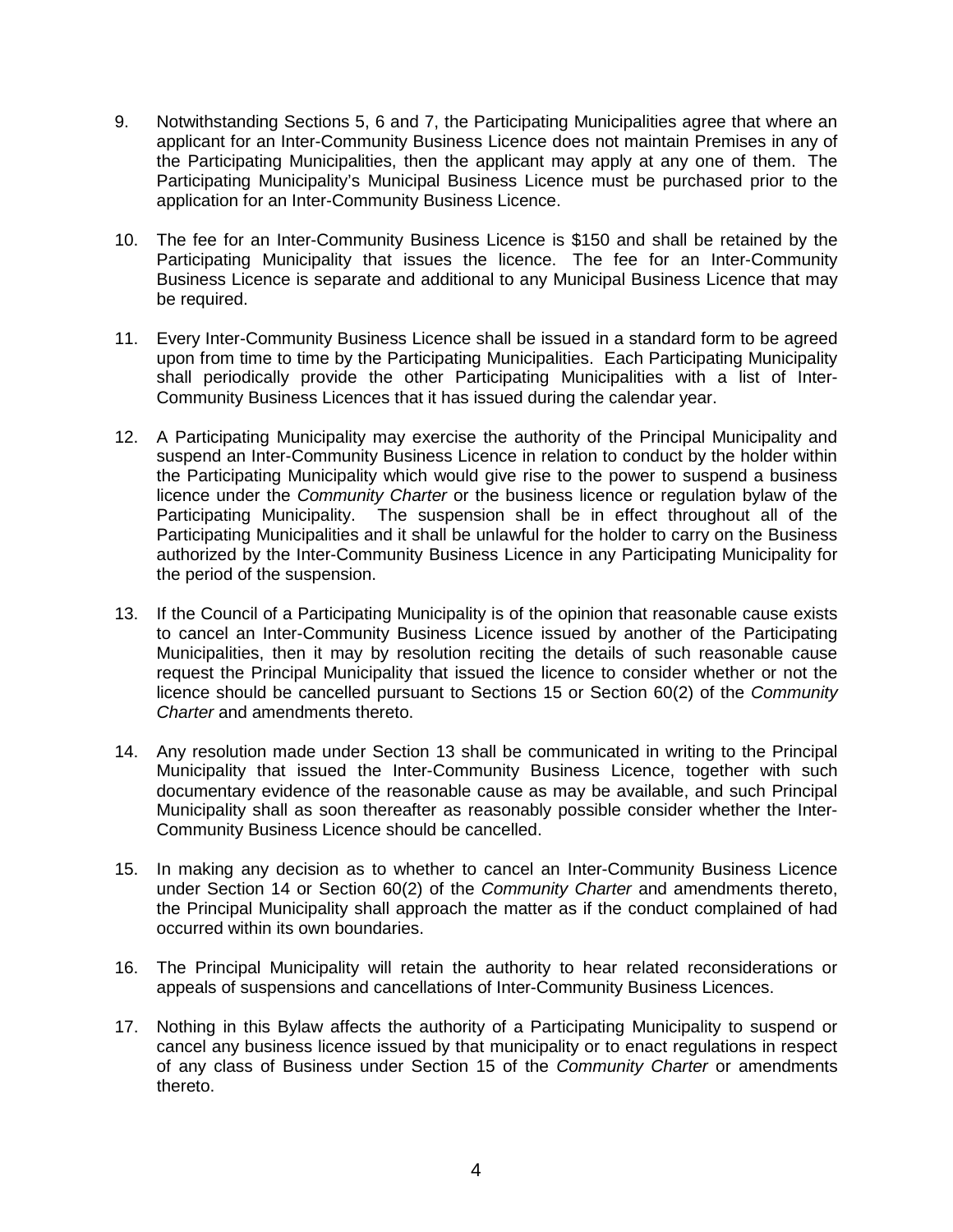- 18. A Participating Municipality may, by notice in writing to each of the other Participating Municipalities, withdraw from the Inter-Community Business Licence scheme established by this Bylaw, and notice must:
	- (a) Set out the date on which the withdrawing municipality will no longer recognize the validity within its boundaries of business licences issued pursuant to this Bylaw, which date must be at least six months from the date of the notice; and
	- (b) Include a certified copy of the Bylaw authorizing the withdrawal.
	- 19. An Inter-Community Business Licence issued prior to the effective date of the withdrawal shall, until it expires, remain valid within the boundaries of the withdrawing Municipality;
	- 20. The invalidity or unenforceability of any provision of this Bylaw shall not affect the validity or enforceability of any other provisions of this Bylaw and any such invalid or unenforceable provision shall be deemed to be severable.
	- 21. In the event of an inconsistency between this Bylaw and any other bylaw relating to business licensing of a Participating Municipality, the provisions of this Bylaw shall take precedence.
	- 22. "DISTRICT OF WESTSIDE MOBILE BUSINESS LICENCE BYLAW 2007 NO. 0007" is hereby repealed.

PASSED FIRST READING 2009-APR-14

PASSED SECOND READING 2009-APR-14

PASSED THIRD READING 2009-APR-14

ADOPTED 2009 2009-APR-28

MAYOR

\_\_\_\_\_\_\_\_\_\_\_\_\_\_\_\_\_\_\_\_\_\_\_\_\_\_\_\_\_\_\_\_\_\_\_\_\_

\_\_\_\_\_\_\_\_\_\_\_\_\_\_\_\_\_\_\_\_\_\_\_\_\_\_\_\_\_\_\_\_\_\_\_\_

DIRECTOR OF CORPORATE SERVICES